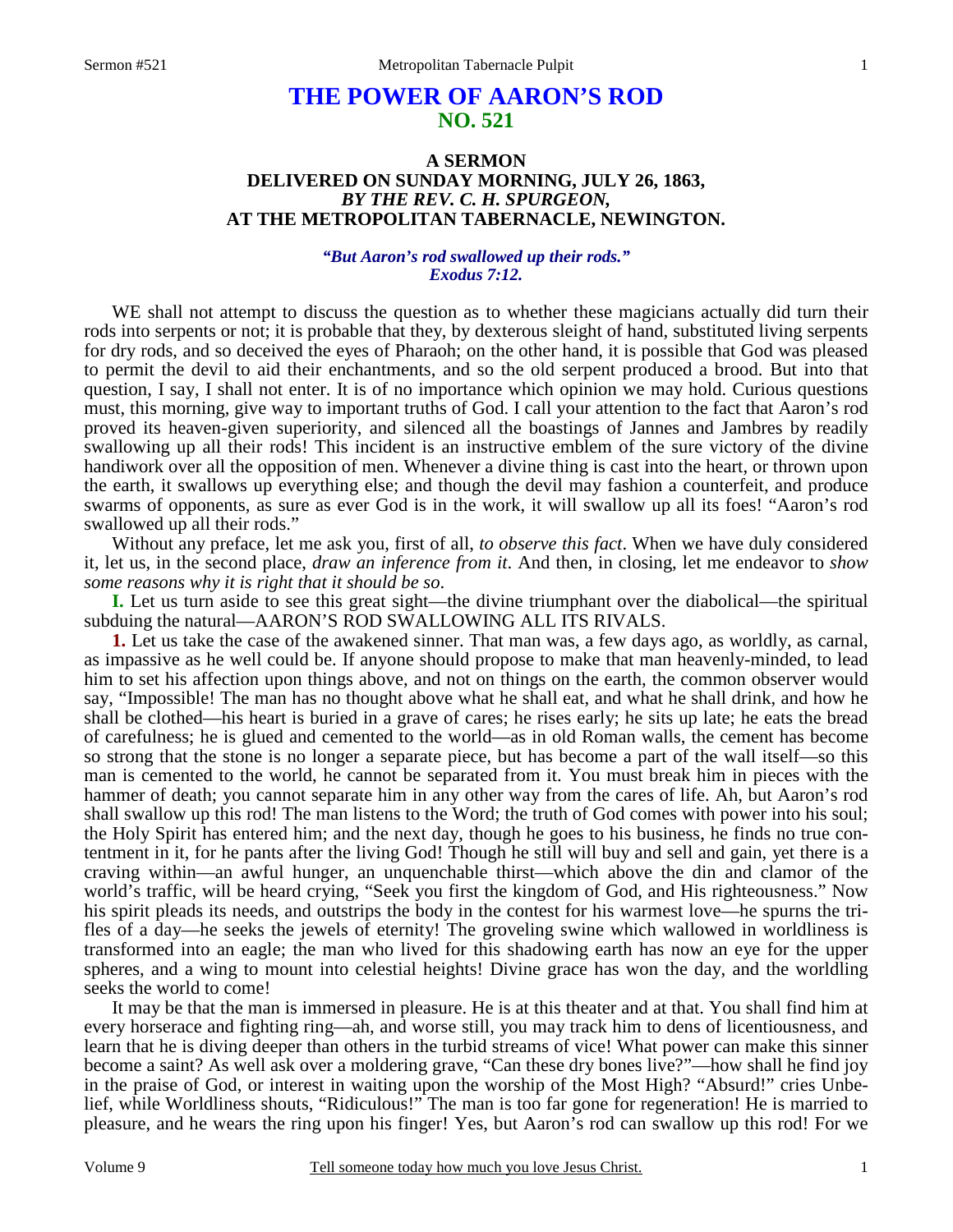have seen such a man loathe the very joys he loved till there was no charm in the music of sin—no mirth in the society of folly. He fled away to hide himself; he sought seclusion that he might weep alone. Where are now the sweetness of your bowls and the melody of your viols? Where now the charms of the earth's harlotry? Where now the giddy delights of chambering and wantonness? They are gone, for Aaron's rod has swallowed up these rods of the magicians, and the mad sinner is sitting yonder—a penitent at the feet of Jesus, clothed and in his right mind! His companions follow him; with many weighty reasons, as they seem to think, they invite his return; they plead with him not to make a fool of himself by joining those melancholy fanatics; they point out the faults of many professors; they remark that hypocrisies are common; they describe the inconsistencies of good men, and they say, "What? Will you throw away the joviality of youth, the bloom and flush of life, to be united with a miserable band of enthusiasts and deceivers like these?" Then they insinuate cunning doubts; they thrust into the man's way certain strange things, of which he had never heard before, which startle him like thunder, and almost drive him from his purpose. If God's grace is in him, the world's best magicians may throw down all their rods and every rod may be as cunning and as poisonous as a serpent—but Aaron's rod will swallow up their rods! The sweet attractions of the cross will woo and win the man's heart. The blessed arguments, fetched from the bleeding wounds of Jesus, will answer all the blandishments of Madam Wanton and the reasons of her sister, Madam Bubble. Everything shall be set aside when true religion comes in! The man shall have a longing so intense that he cannot stop it, nor can he stop himself from obedience to it a longing after pardon by blood, and salvation by divine grace!

Oh, have you not seen the trembling penitent, when under conviction of sin, apparently oblivious to everything else? How changed the man! The furrows of that brow prophesy a harvest of hope; tears, those jewels of repentance, redden his eyes. He is dressed in the sackcloth and ashes which are the court robes of those blessed mourners who shall be comforted. For a season even righteous joys yield him no solace; the comforts of his household, and the enjoyments of the fireside fail to reach his case; there is no balm in Gilead for him—heaven alone can supply him a fit physician! His cry has become, "These can never satisfy! Give me Christ, or else I die." You have marked the stag when it is let down for a royal hunt. Away it flies. The dogs are behind it. It flies over flowery meads, but it does not pause to smell the fragrance of the dale. It dashes along the woods, but it waits not for shelter beneath yon shady oak! It scatters the sparkling waters of the brook, but it scarcely has time to bathe its limbs. Onward, up the hill, the scenery is grand, but those wild eyes, starting from its head, are solaced by no sight of beauty. The birds are singing sweetly in yonder thicket, but those startled ears are not comforted. The bay of the dog is all the noble victim hears; the wrath of the hunter is all it dreads. On—on—on it flies, panting for life. Such is the soul hunted by the dogs of conscience. Such is the awakened spirit, when the wrath of God is let loose upon it; no comforts can charm it; no joys can delight it. It flies on—on—on—never resting until it finds a shelter and deliverance in the clefts of the Rock of Ages! It is in vain that Satan tries to attract it from the one master thought; the divine Life must and will have its course. As some lofty mountain casts its shadow all along the valley, so a sense of condemnation throws its dark influence over the whole life; then follows a longing for mercy, which, like a swollen torrent, bears all before it. To use another illustration—the man has found the pearl of great price, and for joy thereof, he parts with all to buy it. No matter how dear the old ancestral homestead, it must be sold; the favorite horse; the faithful dog—all must go. He will sell his dearest joys, and his most prized luxuries of sin, that he may buy this priceless, peerless pearl! Aaron's rod swallows up all other rods, and serpents, too!

**2.** Beloved, the same fact, with equal distinctness, is to be observed in the individual when he becomes a believer in Jesus Christ—his faith destroys all other confidences. Once that man could trust in his self-righteousness; he was rich and increased in goods, and had need of nothing; he was honest. Who could say that he ever fraudulently failed in business, or robbed a creditor? For integrity, he boasted that none could say he lacked the highest. He was, moreover, kind and charitable—amiable in his deportment, and tender in heart towards the poor. He trusted that if any man went to heaven by his merits, he should. But where is that rod now? Lo, Aaron's rod has swallowed it up! For now that man can say with the apostle Paul, "But what things were gains to me, those I counted loss for Christ. Yes doubtless, and I count all things but loss for the excellence of the knowledge of Christ Jesus my Lord: for whom I have suffered the loss of all things, and do count them but dung, that I may win Christ. And be found in Him, not having my own righteousness, which is of the law, but that which is through the faith of Christ, the righteousness which is of God by faith." The man once could rely upon ceremonies. Was he not sprinkled in infancy in the customary manner? Was he not confirmed afterwards by Episcopal hands? Did he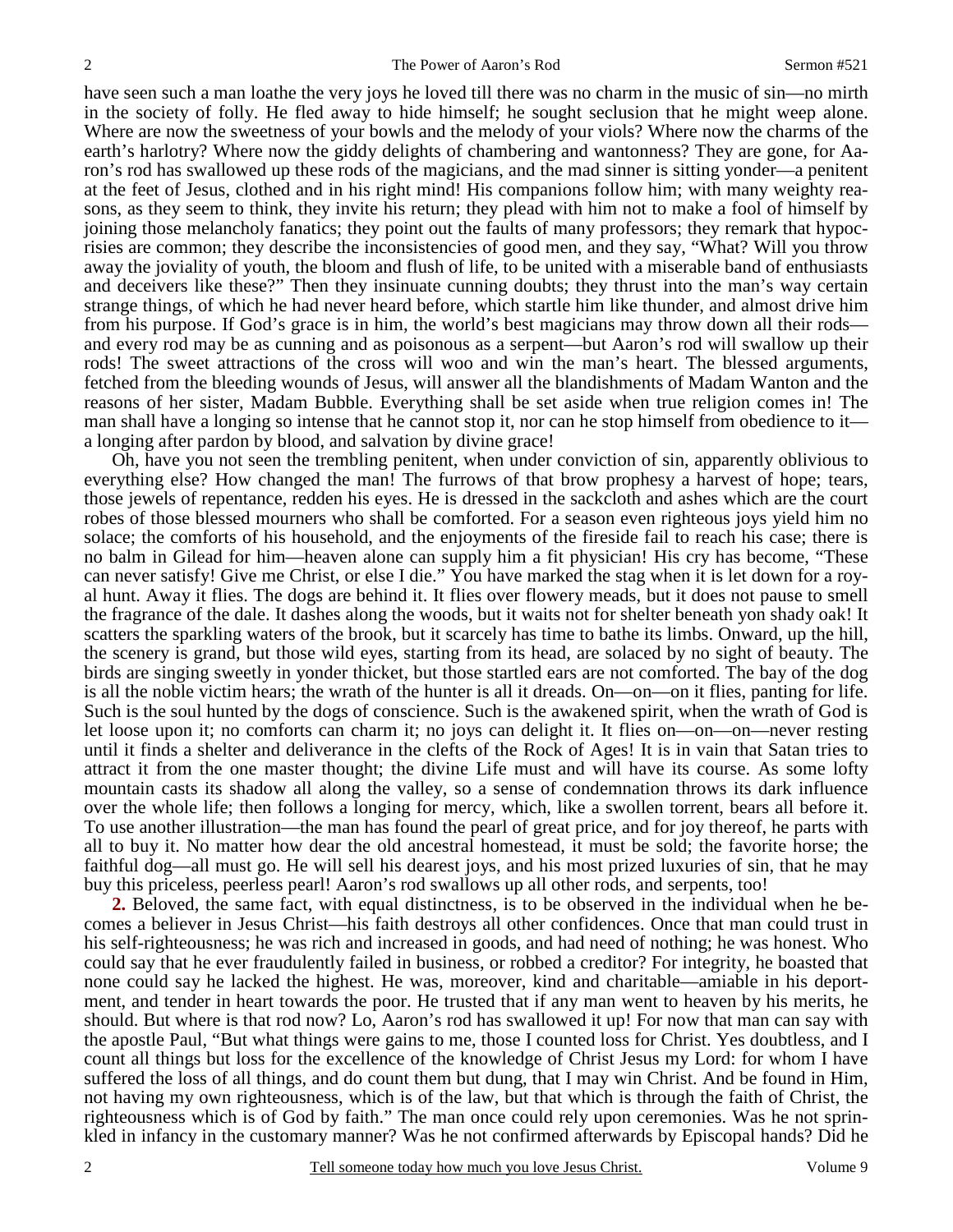not receive the blessed sacrament of the Lord's Supper? What more was needed? He was regular at his church, or punctual at his chapel. He paid the contribution expected of him, and perhaps a little more. He had family prayers, and went through a private form at his bedside. What more did he need? But Aaron's rod swallows this up, too; for all our righteousnesses are but as filthy rags. This is the cry of the man now—"God forbid that I should glory, save in the cross of our Lord Jesus Christ." My hearers, you are not Christians unless your faith in Christ has devoured every other confidence—unless you can say—

### *"On Christ, the solid rock I stand! All other ground is sinking sand."*

It is not to trust Christ, *and* to trust self; to rely on Jesus somewhat, and then upon our prayers, and our works to some degree. *Jesus* ONLY must be your watchword! Christ will never have a partner. He trod the winepress alone, and He will save you alone; He stretched His hands on the cross, and none but He could bear the burden of sin—nor will He divide the work of salvation, lest, at the last, He should have to divide the crown. The rod of the one only High Priest must swallow up all other rods.

My dear friends, what multitudes of foes has our faith had to meet with! But how it has swallowed them all up! There were our old sins. The devil threw them down before us, and they turned to serpents. What hosts of them! What multitudes! How they hiss in the air! How they intertwine their many coils. How horrible are their deadly fangs, the gaping jaws, their forked tongues! Ah, but the cross of Jesus, like the rod of Amram's son, destroys them all! Faith in Christ makes short work of all our sins, for it is written, "The blood of Jesus Christ His Son cleanses us from all sin." Then the devil stirs up another generation of vipers, and shows us our inbred corruptions, our neglect of duty, our slackness in prayer, our unbelief, our backslidings, and our wanderings of heart; and sometimes, you and I get so tormented by these reptiles that we grow alarmed, and are half inclined to flee. Do not run, brother, but throw down Aaron's rod, and it will swallow up all these serpents, even though they were poisonous as the cobra, fierce as the rattlesnake, or huge as the python! You shall overcome through the blood of the Lamb! "Jesus is able to save to the uttermost them who come unto God by Him." The battle is the Lord's, and He will deliver them into your hands. The old enemy will throw down another host of serpents in the form of worldly trials, diabolical suggestions, temptations to blasphemy, ill thoughts of God, hard thoughts of His providence, rash thoughts of His promises, and such like till you will be almost distracted. You will wonder how you can meet such a host as this! Remember to stand fast and throw down Aaron's rod your simple trust and faith in Jesus Christ—and it must, and shall, swallow up all these rods. There is not one doubt which the craft of hell can insinuate—there is not one difficulty which the infernal wisdom of Diabolus can suggest—but simple faith in Christ can disarm, tread under foot, and utterly destroy!

On a certain railroad there is a viaduct, the arches are of considerable height, wooden centers, of course, were used for the building of these arches, and they remain there till this day because there is some suspicion that if the wooden centers were knocked out, the brick arches might not be strong enough and might come tumbling down. Now, there are some professors whose faith is of that kind—it is supported by wooden centers of human persuasion, reasoning, or excitement—which they cannot afford to lose. But the Christian can say that, if by providence all the earthly props of his confidence should fail; if feelings, graces, and excitements were all gone—still the cross, alone, is an all-sufficient dependence—and faith could bear the most terrible strain which earth or hell could put upon it! I would to God we were more and more possessed of that faith which leans on God, and God, alone; for remember, the faith which is supported by anything except the word and promise of God is no faith at all! It is a bastard faith which has the cross for a buttress, but finds its foundation elsewhere; the cross must be the foundation, cornerstone, and buttress, too. None but Jesus! None but Jesus! We need to have a faith which can endure every form of trial, and as long as life lasts. One day last week, when I was preaching, it began to rain; a gentleman asked why the largest chapel in the neighborhood could not be used for the occasion. The reply was, "Why, the galleries are not safe." I thought, "What was the good of galleries into which they were afraid to let the people?" Pull them down and get new ones! So there are some people who have a faith like that good-for-nothing gallery; it is not safe; it will not sustain a crowd of afflictions and temptations, difficulties, and troubles; it would all come down with a crash in the day of trial, and great would be the fall of it. Brothers and sisters, if you have such a faith as I have described, pray God to take it away! It is worthless and dangerous; for remember, in the hour of death, if it cannot stand the tramp of the eternal feet, it will give way—and your everlasting ruin will be the result! Have a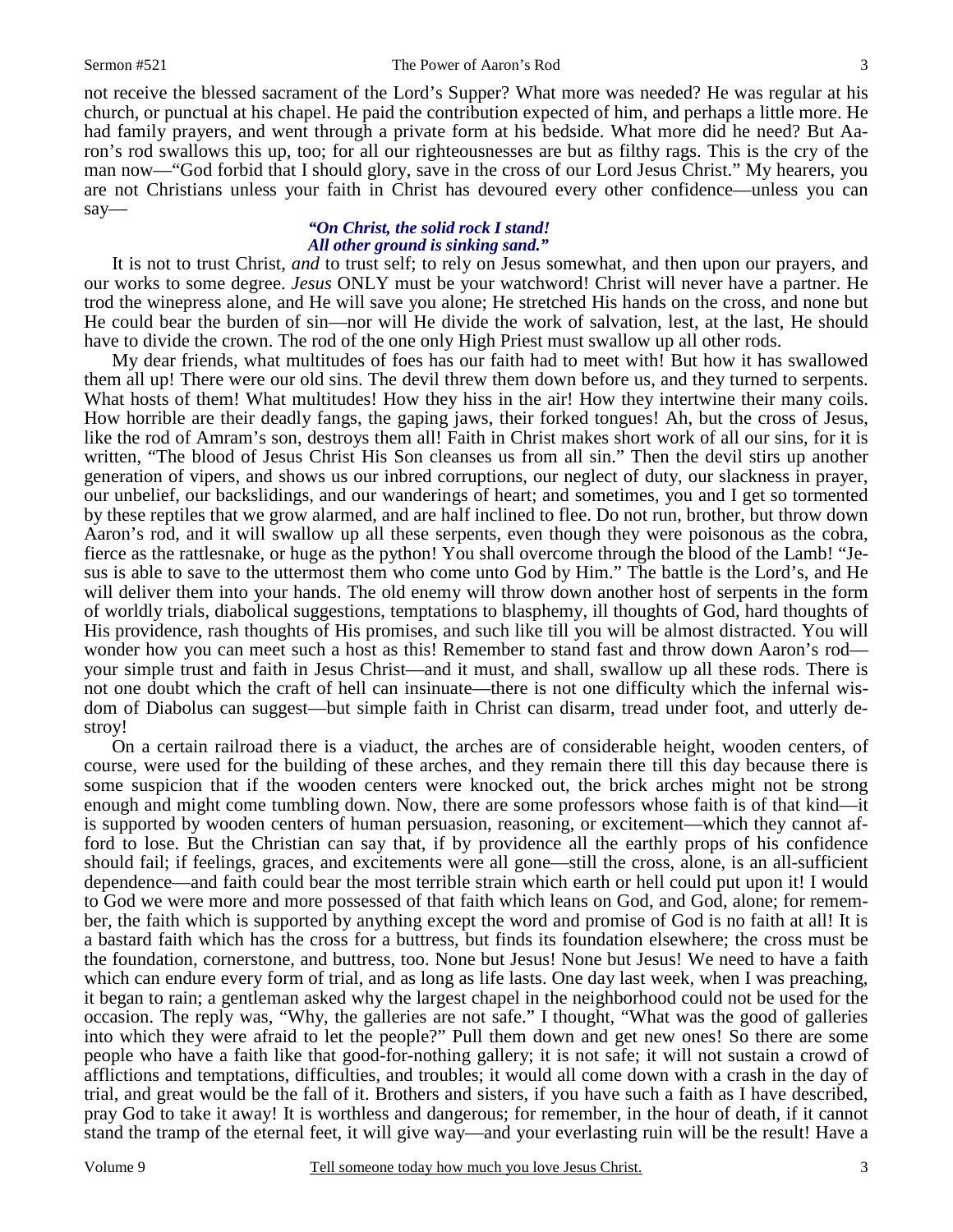faith which is built upon God, which will bear whatever comes. But mind you, mix not with it wood, hay, and stubble of your own gathering! Let Aaron's rod swallow up all other rods. Let your faith in Christ overturn every refuge of lies!

**3.** The same fact is very manifest after faith in all who truly love the Savior. It will be found, I am sure, every true lover of Jesus has an all-consuming love—coals of junipers—which have a most vehement flame. They, who love Christ aright, love no one in comparison with Him. The husband is dear; the father is cherished; the children are precious; but after all, Jesus Christ is better than all kin. We can look upon all and say, "Yes, it were a bitter pang to lose you, but we would sooner lose you all 10 times over than once lose our Savior; for, oh, if we lose Him, we have lost all, even if all else remained. But if all is gone and we still have our Savior, we have all in Him." The Christian, as he loves nothing in comparison, so he loves nothing in contradiction to Christ. Whatever comes between him and his Savior, the true lover of Jesus abhors and rejects in a moment! He holds no deliberation or debate about the matter. He counts *that* vile, which, precious in itself, becomes evil through interposing between him and his Lord—

# *"The dearest idol I have known,*

*Whatever that idol may be"—* 

though it is a golden idol—though it is myself—whatever that idol is—

### *"Help me to tear it from its throne,*

### *And worship only Thee!"*

The Christian's love to Christ is of such a kind that he would forego honor and think it honor to be dishonored for Christ. Persecution's flame cannot, by any means, consume bands of union which unite his soul and his Lord. Through fire and through water this love can march; for "many waters cannot quench love, neither can the floods drown it." That is not true love to Jesus which governs only one part of the man out of twenty. It must be *all* the passions bound into one. This is the reason why our apostle does not say, "Set your *affections* on things above," but "Set your *affection* on things above." Tie up the affections in one bundle. There is not to be a host of them; they are to be made into one. Bind them into a bundle of camphor, and then offer them to your Best Beloved. Oh, if I pretend to love Christ, and have other lovers, too—He cares not for such a heart as mine—it must be an undivided heart! "Their heart is divided; now shall they be found faulty," said Hosea. "Unite my heart to fear Your name," cried the Psalmist, and let each of us pray so, too. "My beloved is mine and I am His." Let that be without any sort of reserve. Let the giving up of ourselves to Christ and the taking of Christ to ourselves be done heartily and earnestly, with all the powers of the soul!

This love to Christ reminds me of the fire which fell of old upon Elijah's sacrifice—there stood the altar made of 12 rough stones; on it lay the bullock and the wood—and over all the prophet had poured water, until it saturated the bullock, and stood in the trenches. But when the fire came down from heaven, it devoured not only the wood, and the sacrifice, but the very stones of the altar—and licked up the water from the trenches! So when this heavenly fire of love comes down upon our hearts in very deed and truth, it not only burns the sacrifice and the wood—our own true intentions and our renewed heart but the stones, the very flesh that seemed as dull and cold as a stone! Yes, and those old corruptions which seemed to quench the fire of divine grace like water—this love licks the whole up, and the whole man goes up to heaven—a living sacrifice unto God. "My heart and *my flesh*," said the Psalmist, "cry out for the living God." I used to wonder however he made his flesh to do it, for the flesh lusts against the Spirit; but there are times when Aaron's rod does swallow up all other rods, and even the heart and the flesh cry out for the living God! Our love to Jesus should be like the love of David to Jonathan, and of Jonathan to David. As Jonathan was ready to take off both his sword, and his bow, and his belt, and give them to David, so should we make no reserve—our selfishness being swallowed up, giving to Jesus all that we are, and all that we have evermore.

I have heard of one good man who carried out to the letter this love to Christ. He was rich. He prospered much in business. A very sincere friend who might take great liberties called upon him and said, "My dear brother, you are so prosperous that I am afraid lest your heart should depart from God." The other replied, "No, my brother, I thank you for the warning, but I am not in that danger, for I enjoy God in everything." Years went on—riches took to themselves wings and fled away. The rich man was brought to the depths of poverty; he even knew what it was to need bread. The same friend came to see him, and he said, "My dear brother, you remember what I said to you in your prosperity? Now, I am afraid, lest in your adversity, you should grow unbelieving, and so dishonor your Lord." But the other said, "Dear brother, I thank you for your warning as I said before, but I am not in danger, for before I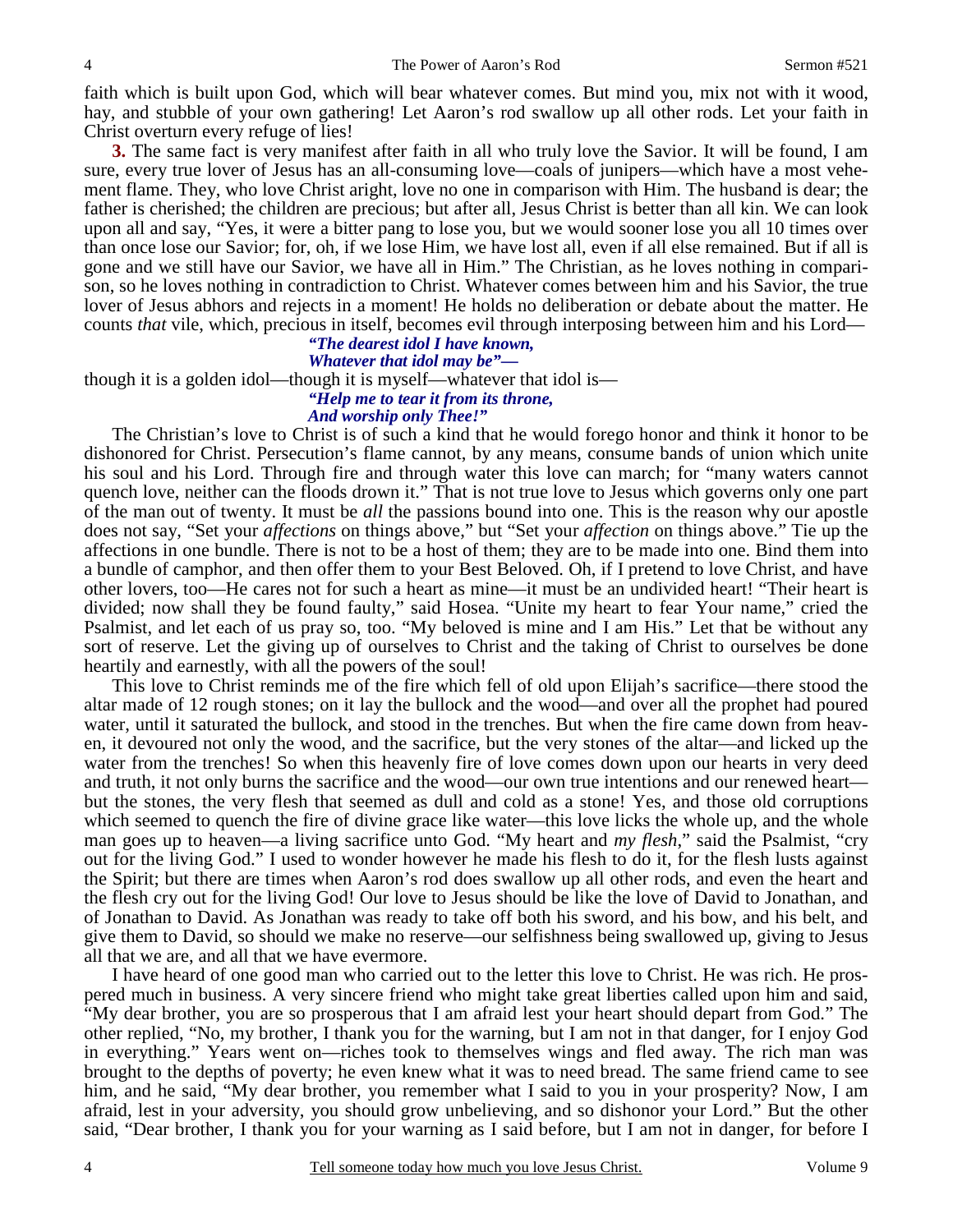enjoyed God in everything, and now I enjoy everything in God." Oh, this is a sweet way of living, when our love to Christ is such that we find Christ in everything! We see the marks of His pierced hands on our daily bread, and see the blood mark upon the garments which we wear. It is good, too, when suffering and needing times shall come, to find we are rich because we have Christ and can sing—

### *"You, at all times, will I bless; Having You, I all possess; How can I bereaved be, Since I cannot part with Thee?"*

**4.** Brethren, you will notice this in the man who makes his delight in the Lord Jesus. He who makes his delight in Christ after a true sort will discover that this delight swallows up all other delights. There is none equal to this. The Christian enjoys himself as others do. He is not denied the sweets of this life any more than another man. But to him, all these things are brown bread. He has eaten manna from heaven! His mouth has tasted angels' food, and he feels that the choicest mirth and delight his soul can know in all the bounties of God's rich providences are mere ashes compared with what he finds in Christ! His delight in Christ is of such a kind that nothing can stop it. In disease, he still rejoices in his God, who makes his bed in his sickness. When he comes to die, that last of foes cannot interrupt the music of his soul. "My soul shall make her boast in the Lord," he has said, and he carries out his vow. He has little to delight in besides; but he has more delights than those who have the entire world. Though he were rich as Solomon, and had singing men, and singing women, and gardens, and houses, and chariots, and all manner of delights, he would not be so contented as he is with Christ, and with his Christ, alone! I speak experientially—I who am but a babe in Christ, even *I* know that there is such joy to be found in Jesus, such rapture, such ecstasy—what shall I say?—such heaven to be found in His dear name, and in communion with Him, that if I could have but five minutes of my Lord's company, I would sooner have it than a whole year of the society of princes rolling in wealth and exalted in fame! One glance of His eyes outshines the sun. The beauties of His face are fairer than all flowers. There is no such fragrance as in the breath of His mouth. "Let Him kiss me with the kisses of His mouth: for Your love is better than wine."

**5.** Yet more is it so in a man who is devoted to God's service. The service of God swallows up everything else when the man is truly God's servant. When a man gets fully possessed with an enthusiastic love for Jesus, and there is no other love worth a moment's care, difficulties to him become only things to be surmounted, dangers become honors, sacrifices pleasures, sufferings delights, weariness rest. Life he looks upon but as a loan, and gives it back to Jesus Christ with interest. Look in the olden times, how the martyrs despised death. Aaron's rod swallowed up the terrors of fire, and stake, and rack, and dungeon. Poverty, nakedness, peril, sword—the love of Christ made short work of these. In later days, in the Reformer's times, to meet the score of the multitude, and the wrath of princes, was of an everyday thing. They laughed at all sufferings for the love of Jesus! Today, some of our missionary brothers and sisters prove the same fact. Williams staining Eromanga with his blood; Knibb spending a weary life in the midst of his swarthy brothers and sisters; Moffat, at this hour, cut off from contact with those whom he holds dear, pressing on in the work of saving the Bechuana and the Bushman—these men and men like them of whom the world is not worthy, prove that the love of Jesus will swallow up everything else! I hope there are some in this church in whom the service of Christ has become the main objective of their lives. If you stand up and preach in the streets, and you are mocked at, Aaron's rod will swallow up all the vulgarity of scoffers! You can bear all that, and rejoice in it! If you go home and find persecutors there, you can patiently endure their cruel mockery—Aaron's rod will swallow up that rod very speedily! Perhaps you have to lose customers by closing your shop on Sunday; perhaps friends forsake you because of your godly walk; perhaps adversaries gather round you, and say spiteful things of you because Jesus is yours. Aaron's rod will swallow up those rods! I would to God there were more Christians, however, in whom all their business cares, and their worldly pursuits were subjugated and subservient to their devotion to their Master. For he is not a Christian of any standing who lives for anything but to extend the name of Christ, and to spread His kingdom among the sons of men!

Brothers and sisters, we are waiting for the time in which my text shall have a more splendid significance than I can give it just now. In every neighborhood, wherever Christ's truth is preached, like Aaron's rod, it swallows up all the serpents of sin. Go to the dark alleys in London, take Jesus Christ there, and Aaron's rod shall swallow up the rods of ignorance, vice, and ungodliness! Go to popish countries spread the Bible—let the name of Jesus Christ be proclaimed, and there is no lie of the Pope which the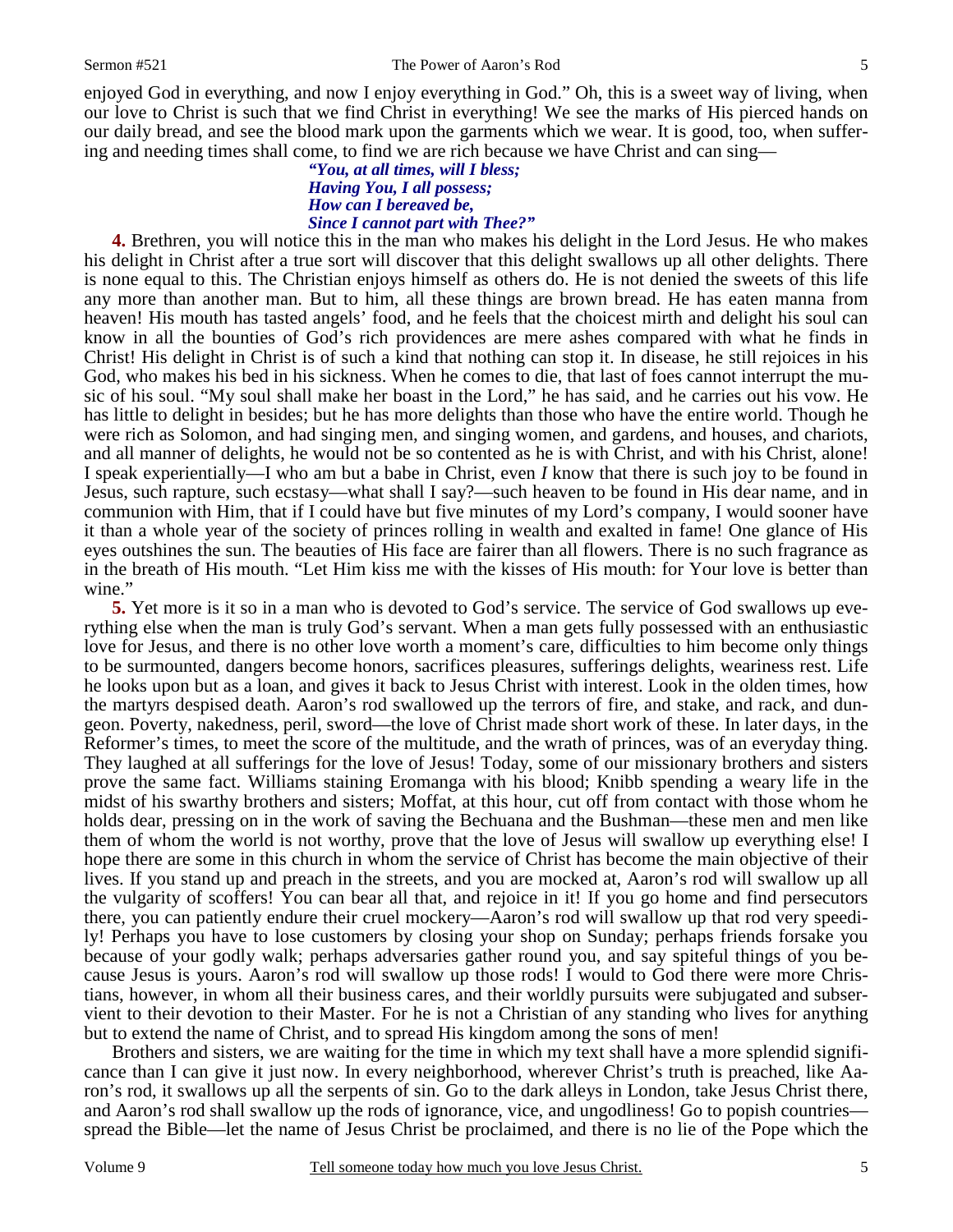cross cannot overcome! Go to the heathen land, where Juggernaut sits in bloody contentment on his throne, or to the islands of the South Seas, or to Africa's wondrous plains; wherever you go, cast down Aaron's rod, and whatever the form of superstition or error, it shall swallow all up! Wait yet a little while, when from eastern coast to western, one song shall be heard, the Hallelujah to the Lord—when Jesus' name shall be exalted, and every knee shall bow, and every tongue shall confess that He is Lord! Then, admiring angels looking from the battlements of heaven, or flying down and mingling with the sons of earth, shall rejoice to see that *Jannes* and *Jambre*s, who withstood Moses, were not more totally defeated than the foes of Christ shall be when Aaron's rod shall swallow up their rods, and the chorus shall be heard, "Hallelujah, Hallelujah, the Lord God omnipotent reigns!"

**II.** WE NOW DRAW AN INFERENCE.

6

If it is so, that wherever true religion—the finger of God—comes into a man, it becomes a consuming passion till the zeal of God's house eats the man up—then, there are many persons who profess religion who cannot have found the right thing! I will picture you one or two of them. There are some who sit and listen to the gospel, and who somewhat delight in its Doctrines. They feel an attachment to the truth, and find some degree of comfort in it. But the one thing they think of is how they shall scrape together money—how they shall, by some means or other, fill their bank account! As for God's house, though it has many claims, it is looked upon as a nuisance when it once entrenches upon their pocket. They give—well, what per cent do they give of their incomes? So small is the fraction that we will not waste our time in calculating it. I dare say they give as much as their religion is worth. We have heard of one who said that his religion did not cost him above a quarter of a dollar a year; and somebody said he thought it was very dear at that price. I dare say most people are pretty good judges of what their religion is worth and their payment for its support may be taken as a fair estimate. Those who are mean, miserly and miserable in the cause of Christ—whose only expenditure is upon self—and whose main objective is gain, what can we say of them? Why, that they look upon religion as some great farmers do upon their little off-hand farms. They think it is well to have a little religion; they can turn to it for amusement sometimes, just to ease them a little of their cares; besides, it may be very well, after having had all in this world, to try to get something in the next. They are not honest people; serving the devil all their lives, the devil has a sort of deferred interest in them, and will no doubt see to his claims; but, instead of doing justice, they want to cheat him at the last. No doubt, in the end, they will have their due. There are many of these in our churches with whom we can find no fault in other respects. They are moral and decent in all ways; they can pray very nicely in prayer meetings, yet, they never dream of consecrating their secular employments unto God! Aaron's rod, in their case, has never swallowed up their rods.

I heard of a minister, who, having needed to have a chapel built, told the collector to call upon a certain person. The collector said, "Oh, he will not give anything; he never gives anything." "Well," said the minister, "if he gives as he prays, I should think he would give all he has!" So the collector called. "Well," the gentleman replied, "really, he had so many calls." You know all the fibs which are customary on such occasions; he would give nothing; so the collector said, "Sir, our minister said if you were to give as you pray, he thought you would give a large amount." Well, that touched his conscience. "Our minister said, he thought when you prayed, you would give yourself away." There are many who say that, who are a long way from meaning to carry it out practically. But give me the man who, with all worldly discretion, feels that it is as much his business to get money for God, as it is mine to preach for God! He sells his calicoes, his slabs of meat, his earthenware, or his groceries, for Christ, as truly as I come upon this platform to speak for Christ! He sanctifies his ordinary calling to the cause of Christ, and makes himself the Lord's servant in everything, saying, "Here, Lord, I give myself to You. It is all that I can do." I am afraid the inference I am to draw from what I have already said, is that those who love the world have a religion they had better get rid of.

There are other persons who profess to be Christians, but who spend all the week without ever brushing against their religion. They expect it to call upon them as the postman does, at regular hours; it may wake them up on Sunday morning, but it must mind it does not intrude upon the Monday! What are the books they read? Those yellow volumes of one shilling or two shilling trash which abound at the railway bookstalls? What is their talk about? Well, anything you like, except what it should be. What do they do during the week? Oh, they do 20 things. But what do they attempt for Christ? *Do for Christ, sir?* With what surprise they look at you, when you ask them that question! What did they do all the week? Well, let us see—beginning with Monday and going on to Saturday—hear it all—and what is its sum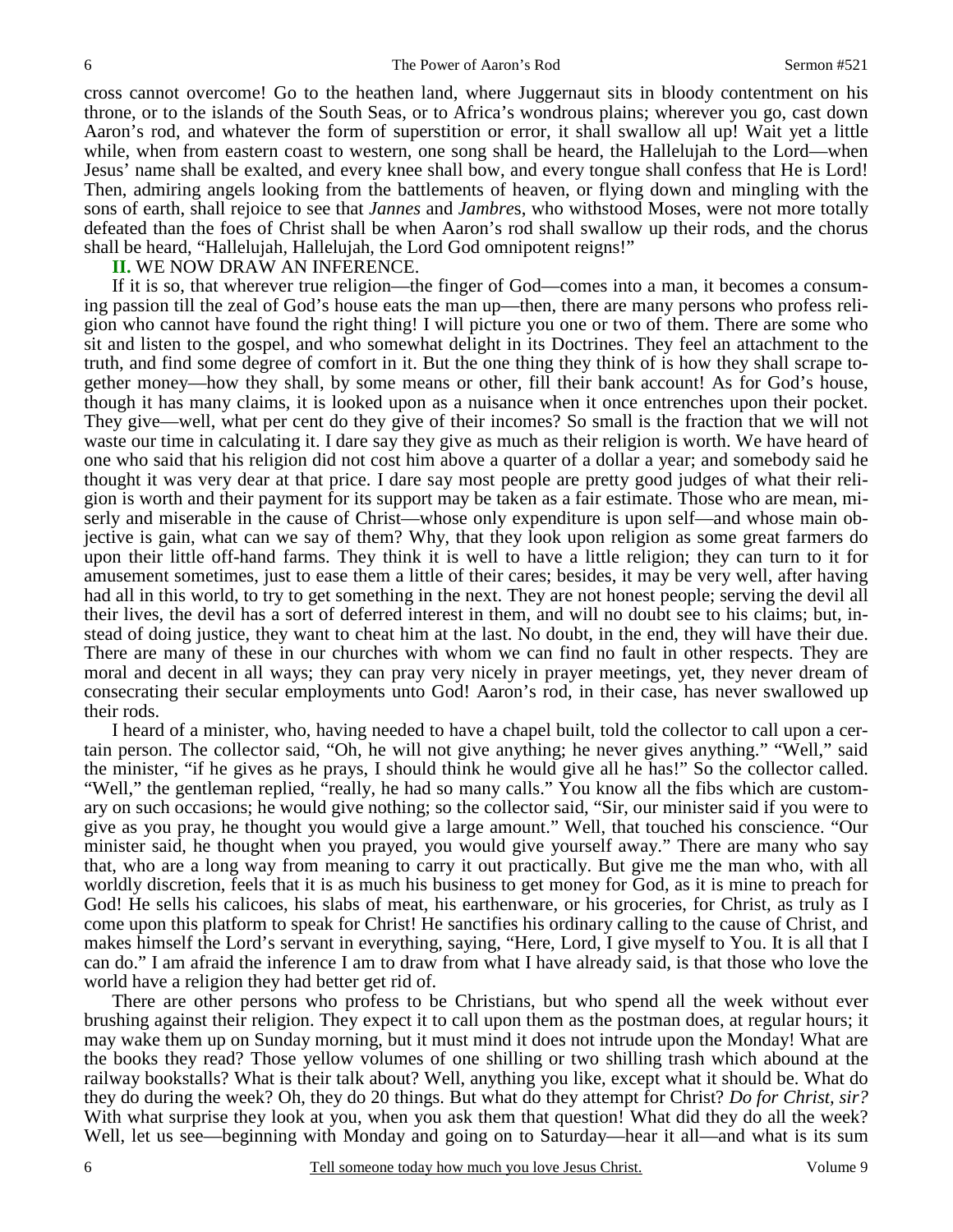7

total? As far as the Church or the world is concerned, these people might just as well have been in bed and asleep all the time—they do nothing whatever—they have a name to live, and practically they are dead. If a young man joins a rifle corps, there he is; he stands in the rank; he learns his practice and drill; he tries to get a prize by hitting the target. But when a man joins the Christian Church, where is he? I do not know where he is! You may find his name seven hundred and something in the attendance book. He is *there*, but what is he? You find him at chapel on Sunday, but where is he, and what is he doing for the cause of Christ during the week? The smallest scrap of paper would be too large to record his deeds of faith. He thinks he adorns his profession; but what kind of adornment is it, or whoever sees that adornment, I cannot tell. I believe that the man who does not make his religion his first and last thought, who does not subject all his actions, his eating and drinking, too, to the cause of Christ, has not the work of God in his soul! "Whether therefore you eat, or drink, or whatever you do, do all to the glory of God." The man who has not consecrated the lap stone—who has not dedicated the counter to God—who has not made the desk and the pen holiness unto the Lord has yet to learn what the Christian religion is! It is not a uniform to be worn one day, and cast away the next; it ought to be a part of the woof and warp of your being; it ought to run in your blood, penetrate the marrow of your bones, work in the arms, gaze from the eyes, and speak from the tongue. O to be baptized, saturated, immersed in the Spirit of God and so, wherever we go, to say to men who put our Lord at the bottom of the scale, "For us to live is Christ"! Only such, I say, will ever be able to add, "For me to die is gain."

I hope this may come home to some of you; and if it does, may it produce from this day forth a more thorough love to Jesus—a more practical way of showing a more entire devotedness to that great cause which is either an awful imposition, or else deserves to have our whole heart, our whole spirit, soul and body devoted to it.

**III.** Now, I will close, by trying to GIVE SOME REASONS WHY I PUT THE SERVICE OF GOD SO PROMINENT, AND THINK THAT AARON'S ROD OUGHT TO SWALLOW UP ALL OTHER RODS.

What does the great gospel revelation disclose to us? Does it not show us an awful danger, and only one way of escape from it? Yonder is the place where the wrath of God burns without abatement, where souls suffer indescribable pangs. "Tophet is ordained of old; yes, for the king it is prepared; He has made it deep and large: the pile there is fire and much wood; the breath of the Lord, like a stream of brimstone, does kindle it." Horrors, past imagination, are revealed to us by the words of Jesus when He speaks of the worm that dies not, and of the fire that never shall be quenched! If we could once, but for an instant, have an idea of the wrath to come; if but for a moment the scathing lightning of God could flash before our vision—if we could taste, but for an instant, the bitterness of that cup of trembling, the dregs of which the wicked earth must drink—I am sure we would feel that the religion which teaches us how to escape from it must be worthy of a man's most solemn consideration, and we should give to it all the strength of our mind! To escape from hell—O sirs—if you do but manage *this*, though you die in an attic, you will have done well! Oh, if you have but escaped from the wrath to come, you will have been wise; though you have lived as paupers here, wiser far than he who has piled—like the tower of Babel wealth on wealth, only to find his way to despair at last!

Does not our religion also reveal to us the joyous reward of another world? It opens to us yonder pearly gates, and bids us gaze on angels and glorified spirits. It tells us of celestial glories, of immortality, the crown of life which fades not away. It brings to our ears the melody of heavenly harps, and bids our eyes look upon the splendors of the Son of God upon the throne. Heaven—if there is a heaven, and we, by calling ourselves Christians, accept it as truth—should it not, then, be our first and last thought, the Alpha and Omega of man's existence, to seek and find it—so that we may not be shut out like the foolish virgins, but may enter with the wise into the marriage supper? By hell and by heaven, therefore, I do entreat you, let Aaron's rod swallow up all other rods; and let love and faith in Jesus be the master passion of your soul!

Moreover, do we not learn in our holy faith of an unexampled love? Where was love such as that which brought the Prince of Glory down to the gates of death, and made Him pass the portals amid shame and scoffing? Oh, matchless love which draws the Prince of Life down to the shades of death; that takes the crown from His lofty brow, removes His purple robe from His shoulders, loosens His glittering garment, and strips His fingers of their golden rings; that wraps Him in clay, clothes Him in rags, houses Him nowhere, gives Him no place to lay His head; that makes Him eat the bread of poverty and drink the water of affliction! Shall such a love as this have half our hearts? Shall it have a cold love in